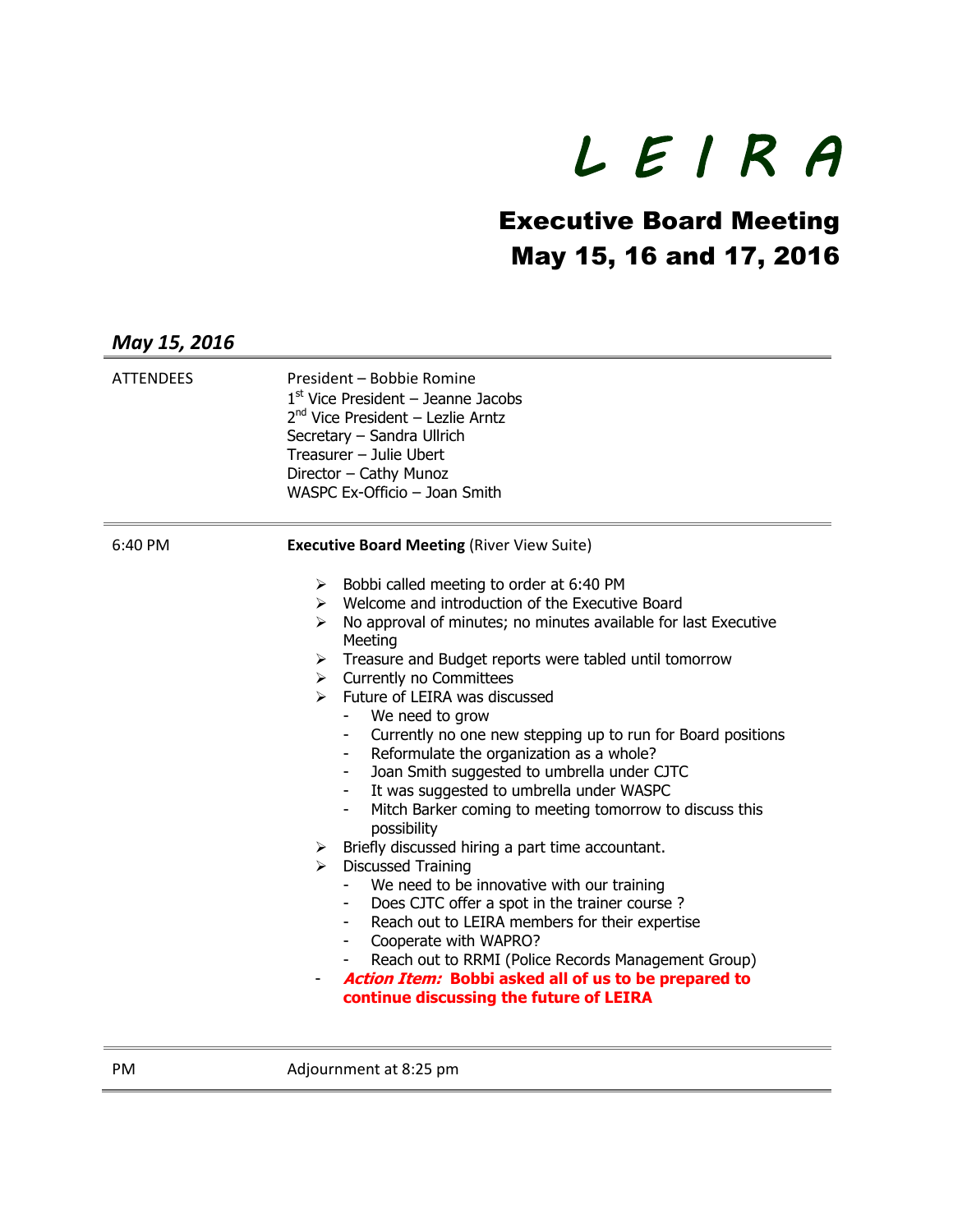## *May 16, 2016*

| 8:30 AM | <b>Executive Board Meeting (River View Suite)</b>                                                                    |
|---------|----------------------------------------------------------------------------------------------------------------------|
|         | Bobbi called meeting to order at 8:37                                                                                |
|         | Discussed Regional Training                                                                                          |
|         | <b>Advanced Public Disclosure</b>                                                                                    |
|         | Michael Conley and Sara DiVittorio                                                                                   |
|         | <b>Action Item: Jeanne to contact Sara to see if and</b>                                                             |
|         | when she would be available. Dates for training will be                                                              |
|         | established based on that availability                                                                               |
|         | Discussed having three 2 day training sessions before the<br>end of the year                                         |
|         | Day 1 - Beginning Public Disclosure<br>-                                                                             |
|         | Day 2 - Advanced Public Disclosure                                                                                   |
|         | Cost - \$50 member, \$100 non-member - Lunch on your<br>own                                                          |
|         | July/August, East Side, Leszlie to coordinate                                                                        |
|         | September October, West side South, Sandra to<br>coordinate                                                          |
|         | November/December - West side North, Jeannie and<br>Julie to coordinate                                              |
|         | Joan asked that it not be held the week of July $18 - 22$                                                            |
|         | Take into consideration WASPC Conference held on                                                                     |
|         | November 14                                                                                                          |
|         | Discussed paying an outside company to create a website<br>-<br>/ enhance our current website. It still came down to |
|         | needing people to contribute content.                                                                                |
|         | Create an easier way to track finances                                                                               |
|         | Bookkeeper?                                                                                                          |
|         | <b>Taxes</b>                                                                                                         |
|         | Filing with State                                                                                                    |
|         | Pay Invoices<br>$\overline{\phantom{0}}$                                                                             |
|         | Create Executive Board Treasure Report                                                                               |
|         | <b>Collect Fees</b>                                                                                                  |
|         | Create Contract – Letter of Intent                                                                                   |
|         | Allocate up to \$4,000 per year<br>-                                                                                 |
|         | Motion made to have Julie Ubert research/find a<br>$\overline{\phantom{0}}$                                          |
|         | bookkeeper / professional service to acquire cost                                                                    |
|         | estimates. This was seconded by Lezlie. Motion passed.                                                               |
|         | Professional Services could                                                                                          |
|         | Create a newsletter                                                                                                  |
|         | Manage current web site or update                                                                                    |
|         | Need content for web page<br>$\overline{\phantom{0}}$                                                                |
|         | Check with Rebecca (last name ?) for help with social<br>$\overline{\phantom{0}}$<br>media                           |
|         | Need to acquire resourses on each side - East / West<br>$\overline{\phantom{0}}$                                     |
|         | Check with LERN for training topics                                                                                  |
|         | <b>Action Item: Sandra will check with LERN</b>                                                                      |
|         | Check MRSC.org - Municipal research                                                                                  |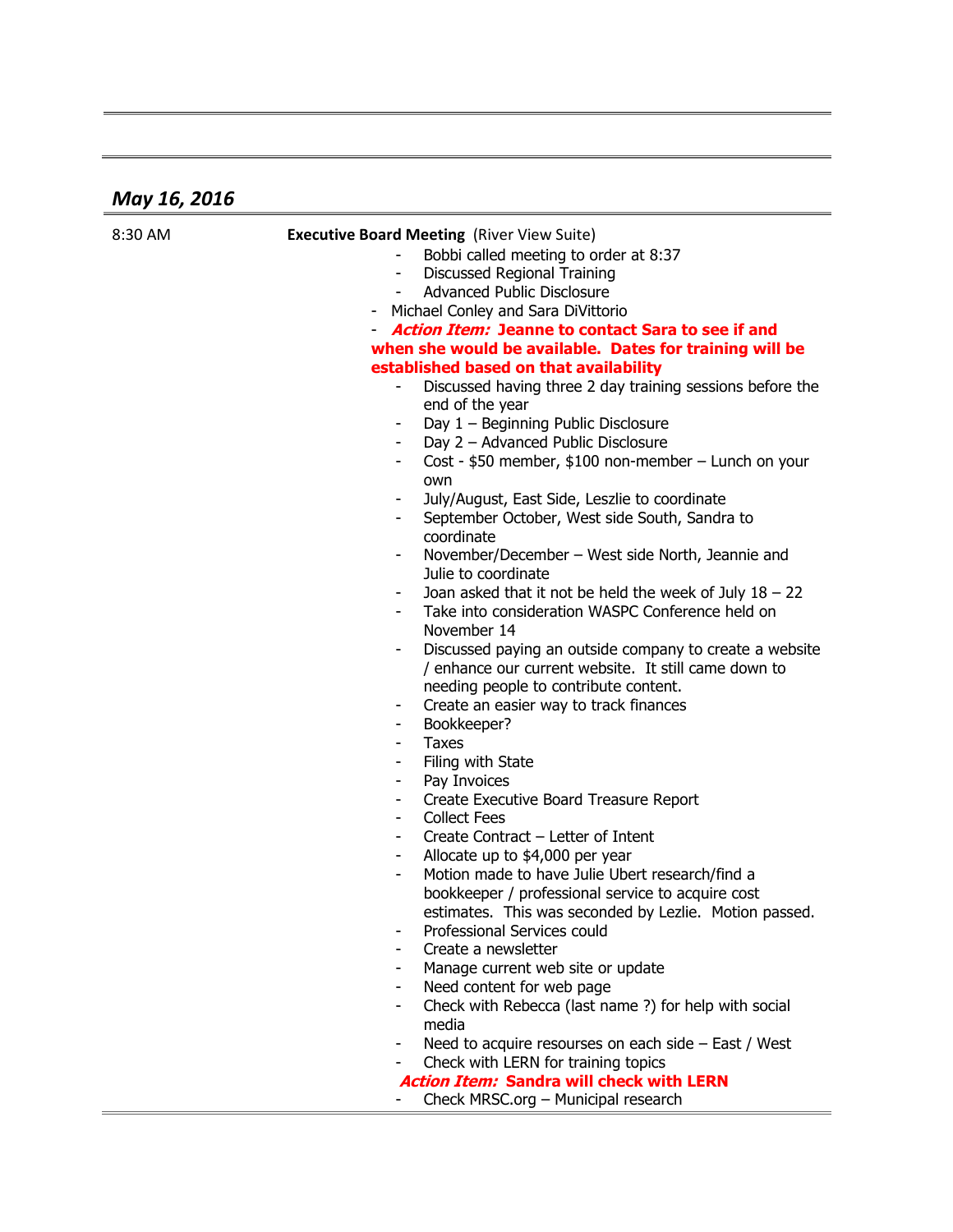- Transparency news from WAPRO

- $\triangleright$  Reviewed and updated existing Standing Rules
	- SR 2 Existing "Sheriffs and Police Chiefs may become associate members of L.E.I.R.A." Change to "Employees of organizations which have interests in criminal justice activites such as WASPC, AOC and jails, may be consider for membership upon apllication."
	- SR 4 Existing "Minutes of meetings will be published in the newsletter and not read at the meetings. Change to "Minutes of meetings will be published on the L.E.I.R.A. web site.
	- SR 7 Existing "It was decided to have documented committee reports for the newsletter to save time during the general business meetings at future conferences. Change to "It was decided to have documented committee reports published on L.E.I.R.A. web site"
	- SR 24 Existing, "Non-L.E.I.R.A. members shall pay the non-member conference rate fee for the conference registration.

This standing rule was removed in its entirety.

SR 26 Existing, "It was decided to discontinue publishing a Membership Booklet, since this information is now kept updated on the L.E.I.R.A. website.

Change to "It was decided to discontinue publishing a Membership Booklet, since this information is now kepte updated on the L.E.I.R.A. website. A copy of the membership directory, minutes and training records will be created an archived by the secretary at the end of each fiscal year. The documentation will be stored in the WASPC archive.

SR 27 Existing, "The Board decided to give plaques to the past presidents.

This standing rule was removed in its entirety.

SR 28 Existing, "It was decided that Lifetime Members would receive a certificate."

Change to "It was decided that Lifetime Members would receive a certificate at the time of the sedignation as a life member.

SR 29 Existing, "Any Police, Sheriff's Department, Department of Public Safety, Tribal Law Enforcement, University Law Enforcement or other specifically named agencies with arrest powers, shall be considered for Active Membership. The following named agencies shall be considered one agency throughout the State, regardless of various office locations and allowed only one vote:

Washington State Patrol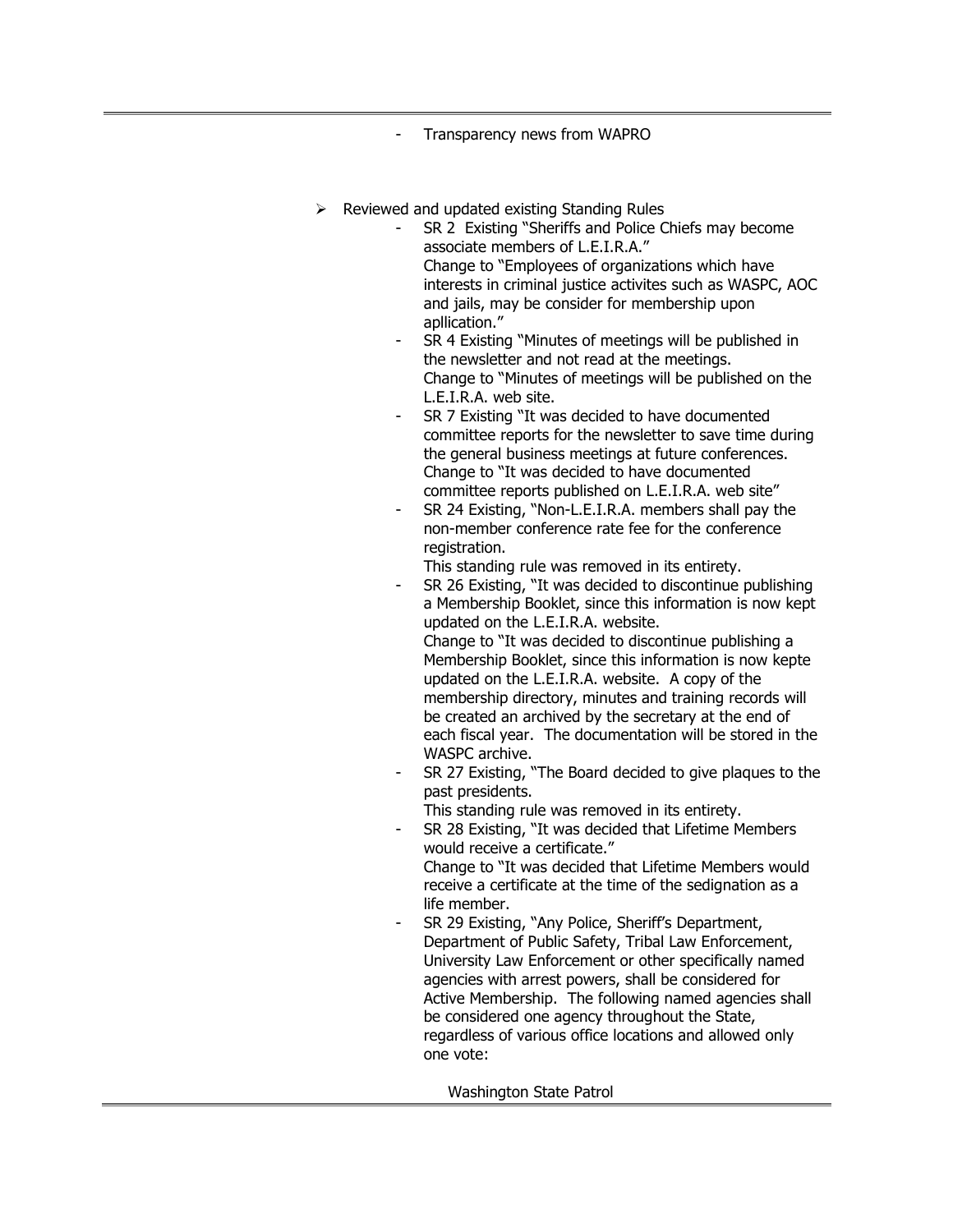- Department of Wildlife Gambling Commission Liquor Enforcemet State Parks National Parks Department of Corrections
- This standing rule was removed in its entirety.
- SR 30 Existing, "The L.E.I.R.A. Newsletter should be published two times or more pre year. Deadlines for articles should be 20 days prior to publishing to allow ample time for formatting and distribution to the general membership."
- This standing rule was removed in its entirety.
- SR 36 Existing, "The Nomination Committee will, within 30 days of the scheduled election of officers, confirm to the Executive Board that candidates meet qualifications as stated in Article VI, Section 4 of the by-laws. A confirmation of agency support is also required. Candidates seeking the office of Treasurer must submit proof of training or work experience necessary to fulfill the duties of this office.
- Change to "The Nominating Committee will, with 30 days of the scheduled election of officers, confirm to the Executive Board that candidates meet qualifications as stated in Article VI, Section 4 of the by-laws. A confirmation of agency support is also required."

Cathy made motion to accept Standing Rules, seconded by Lezlie. Motion passed.

## **Action Item: Bobbie to look into costs for new Board Member pins.**

- Mitch Barker, WASPC Executive Director and James McMahan, Policy Director met with us to discuss the future of L.E.I.R.A. and the possibility to umbrella under WASPC.
	- Discussed difference between WAPRO and L.E.I.R.A. Being L.E.I.R.A. is law enforcement oriented while WAPRO is not.
	- Question Would we meet at WASPC Conferences?
	- Would there be room for Records?
	- Should a committee be created for Records?
	- What is the cost factor?
	- Would WASPC help with training?
	- Would our meetings run at the same time?
	- Risk pool would help with training
	- Mitch advised us to ask membership what they want out of having to be a member of L.E.I.R.A.
	- We should concentrate on Regional training and Conferences, not membership
	- Suggestion of having a "President" for each region and they would make up the Executive Board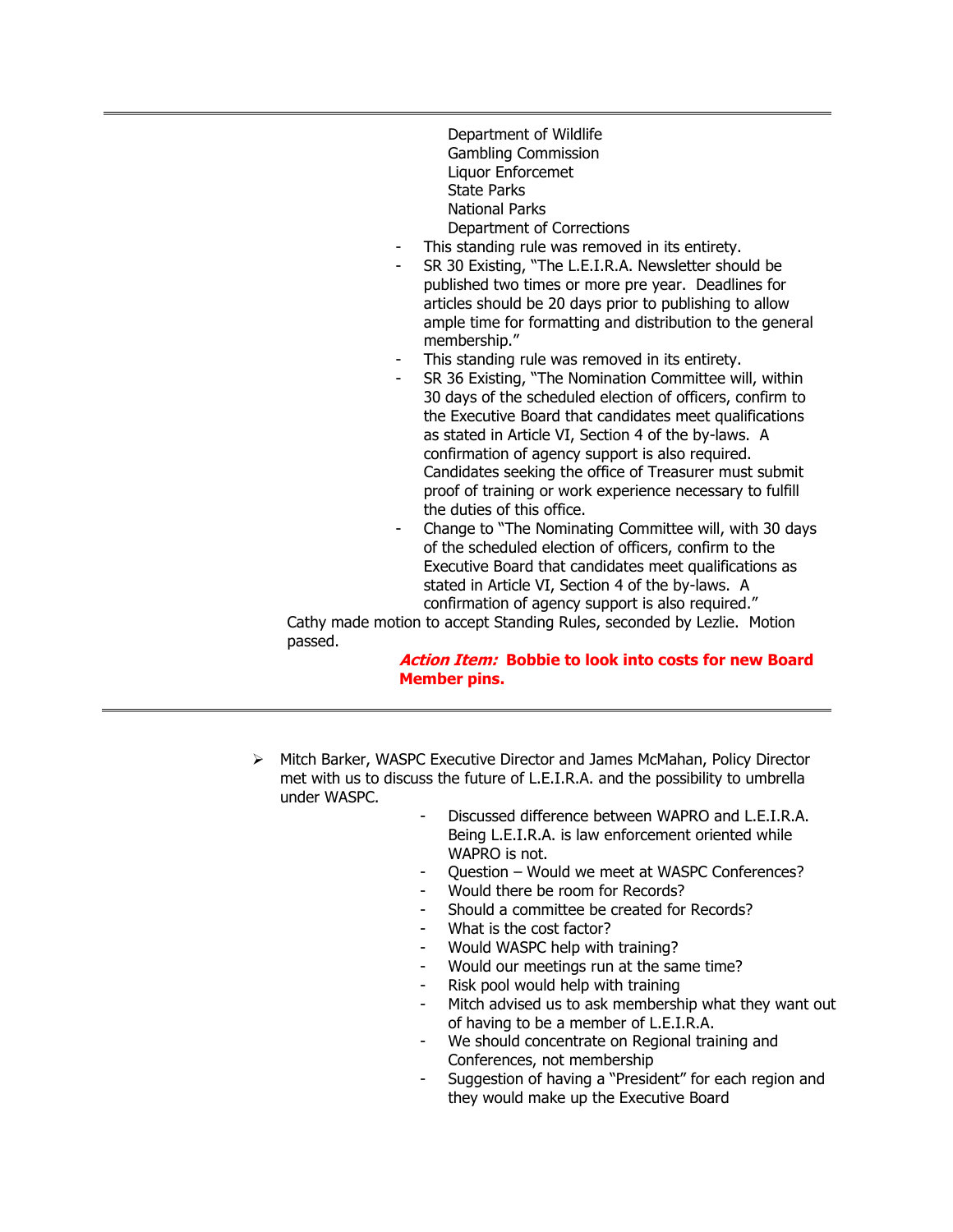|              | Advised to put a hold on our current funds<br>Suggested that we not dissolve for another year or two<br>$\triangleright$ Mitch was supportive for having L.E.I.R.A. umbrella under<br>WASPC, however, felt this may not be the solution.<br>James spoke in regards to Legislative matters<br>➤<br>He stated we need to bring our concerns/suggestions to<br>our Chiefs or Sheriffs<br>GTWO - Get The Word Out<br>Be specific what we want to be presented as a bill<br>He sympathized with our frustrations regarding bills<br>covering public records requests<br>$\triangleright$ Continued conversation if we wanted to be a committee under<br><b>WASPC</b><br>Discussed utilizing direct marketing<br>⋗ |
|--------------|--------------------------------------------------------------------------------------------------------------------------------------------------------------------------------------------------------------------------------------------------------------------------------------------------------------------------------------------------------------------------------------------------------------------------------------------------------------------------------------------------------------------------------------------------------------------------------------------------------------------------------------------------------------------------------------------------------------|
|              | Extensive discussion was held on the future of LEIRA and what we need to<br>➤<br>prepare to dissolve, merge, or keep things going.                                                                                                                                                                                                                                                                                                                                                                                                                                                                                                                                                                           |
|              | Bobbi asked for a recap<br>➤<br>Look into hiring Bookkeeper - Julie<br><b>3 Regional Training</b><br><b>East Side - Lezlie</b><br>West Side South - Sandra<br>West Side North - Julie / Jeanne<br><b>Focus on Committees</b><br><b>Action Item: Bobbi to send email to membership</b><br>regarding election for Executive Board                                                                                                                                                                                                                                                                                                                                                                              |
| PM           | Adjournment at 4:25 pm                                                                                                                                                                                                                                                                                                                                                                                                                                                                                                                                                                                                                                                                                       |
| May 17, 2016 | Bobbi called the meeting to order at 0800                                                                                                                                                                                                                                                                                                                                                                                                                                                                                                                                                                                                                                                                    |
|              | Audit of finances was conducted by Lezlie and Cathy. No discrepancies<br>➤<br>were found.<br>Discussed Budget<br>➤<br>Allocate funds for Julie and Jeanne to attend LEMA Conference<br>in Baton Rouge - \$5,000<br>WASPC (Joan Smith) to house L.E.I.R.A. archives<br>Thumb drive $-$ allocate \$100<br>Plaques - \$200<br>Executive Board - \$12,000<br>Membership - Pins, \$200<br>President's Expense - \$1,100<br>2 WASPC Conferences<br>Montana?<br>п<br>Special Services - \$10,000<br>Attorney Fees<br>Create Letter of Intent explaining our needed services<br>٠<br><b>Receive Bids</b><br>Regional Training - \$500<br>Travel -<br>Training Committee - \$4,000                                    |